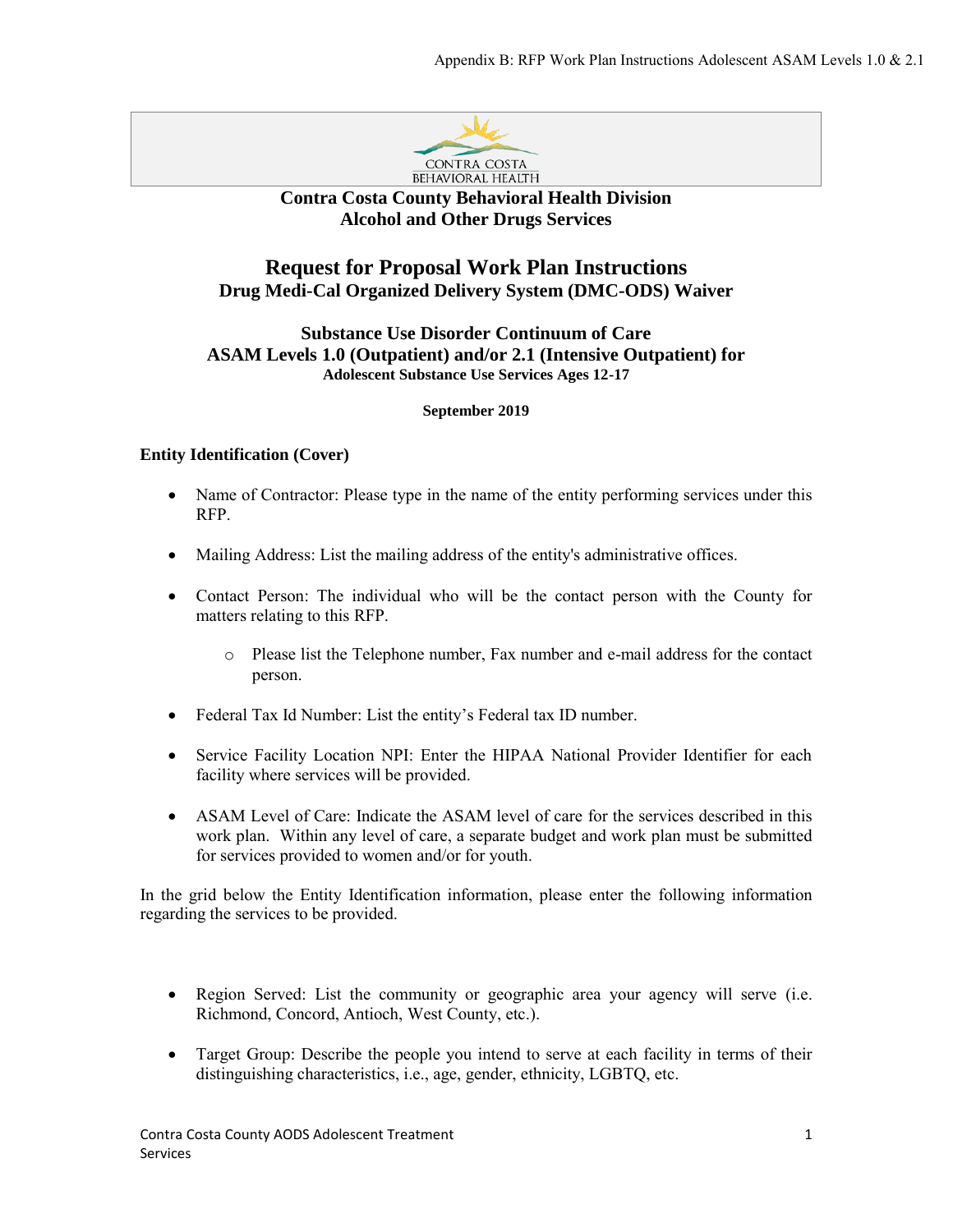- Service Site: List the addresses (street and city) of each facility in which services for the proposed level of care will be provided.
- Hours of Service Availability: List the days of the week and the times that the services will be provided at each facility.

## **Personnel**

Column 1 (Position Title)

The Administrative and Support Staff category includes those persons whose responsibilities are directed towards program management or operations. It would include executive directors, accounting staff, billing clerks, etc. Direct Service Staff are those positions or portions of positions which are devoted to direct contact with the recipients of your services, e.g., counselors, case managers, etc.

- For Column A, please list the title only of each staff person as appropriate.
- Column B (FTE for 1.0 Tx): List the decimal proportion of a 40-hour work week which each staff person spends on DMC services for ASAM Level of Care 1.0. The formula is: (hours worked per week)  $/ 40 = 1$  FTE. For example, 20 hours per week translates to .50 FTE, 10 hours per week to .25, 8 hours to .20.
- Column C (FTE for 2.1 Tx): List the decimal proportion of a 40-hour work week which each staff person spends on DMC services for ASAM Level of Care 2.1. The same formula applies as utilized for ASAM Level of Care 1.0
- Column D (Hourly Rate): Enter the hourly pay rate exclusive of benefits for each individual listed in Column 1.
- Column E (1.0 Treatment): List the amount of salary and benefit expenditures allocated to treatment services. This column is calculated automatically.
- Column F (2.1 Treatment): List the amount of salary and benefit expenditures allocated to treatment services. This column is calculated automatically.
- Column G (Total): List the total cost of treatment services for the position title. This column is calculated automatically.

List the aggregate amount expended for taxes and benefits for the positions listed. Separate amounts should be included for ASAM Levels of Care 1.0 and 2.1 with a final total in column G.

#### **Services & Supplies**

- Column A (#): A list of the codes that correspond with the Expense Category to be added to the sheet.
- Column B (Expense Category): Descriptive titles for the most frequently encountered line items are printed on the form. There are additional blank lines to list expense categories not included on the form.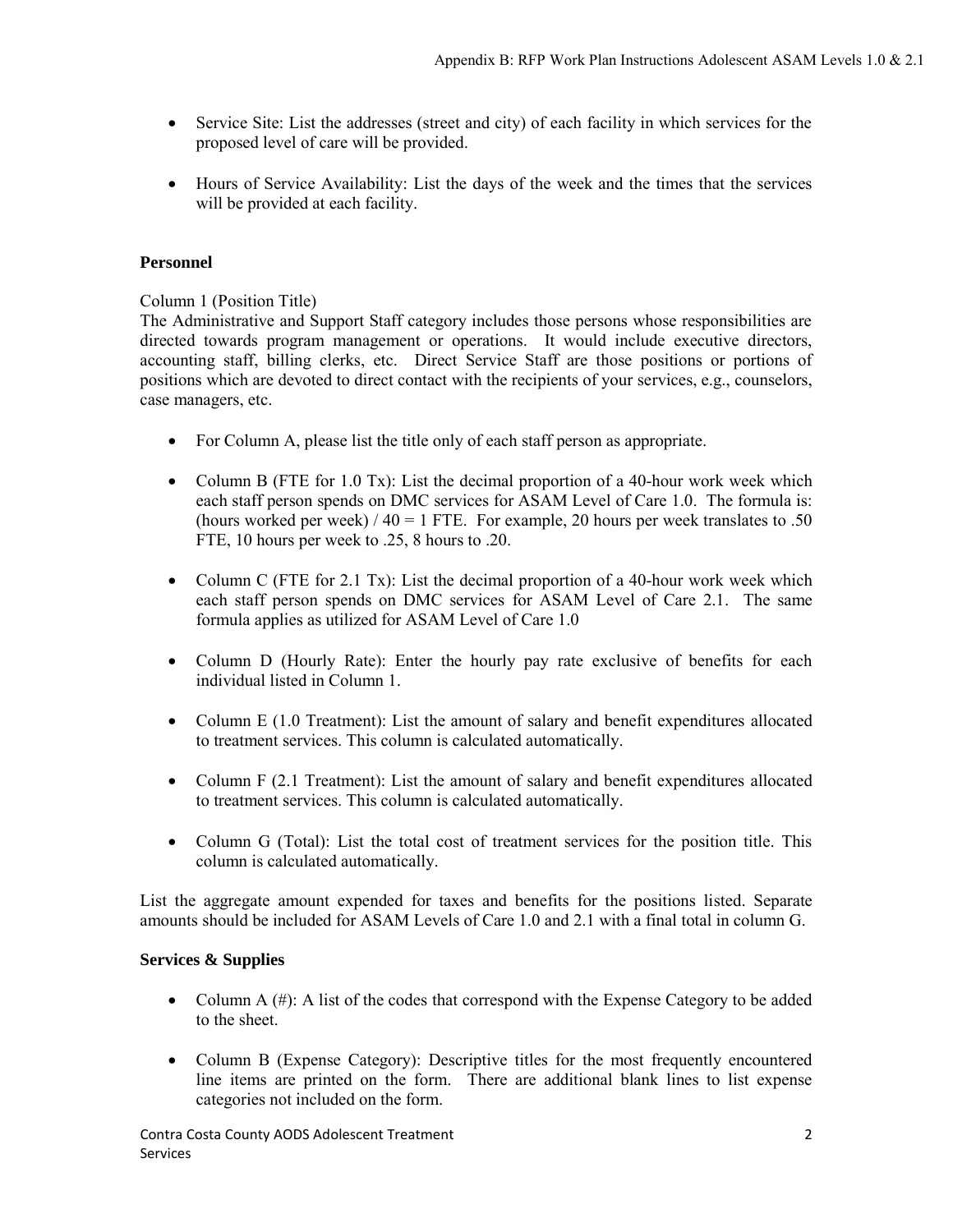- Column C (1.0 Treatment): List the amount of expenditures allocated to ASAM Level 1.0 treatment services. Costs are required only for expense categories that are utilized by the facility and/or Level of Care. It is expected that many expense categories will have no costs associated with them at the facility and will be left blank.
- Column D (2.1 Treatment): List the amount of expenditures allocated to ASAM Level 2.1 treatment services. Costs are required only for expense categories that are utilized by the facility and/or Level of Care. It is expected that many expense categories will have no costs associated with them at the facility and will be left blank.
- Column E (Total): The cells in this column contain formulas and automatically calculate the totals of the Treatment amounts in each row.

## **Services**

This section lists the quantitative description of the services to be provided. The instructions explain the form by section.

- Program Static Capacity (Slots): Please indicate the maximum number of clients that could be receiving services at your facility at any given time. This will be determined by the combined caseload size of staff delivering services.
- Total Projected Unduplicated New Participants: This is an estimate of the number of persons receiving services in your program during the first contract year.
- Type of Service: Services listed in this section are those defined in the DMC-ODS Waiver Special Terms and Conditions. This should include treatment cost for Level 1.0 services and a separate cost for Level 2.1 services. Case Management and Recovery Support Services will be added to the contract after the facility has been DMC certified and should be included in the budget if the facility has already received DMC certification from DHCS.
- FTEs: The figures to be entered in this column are total Direct Service Staff FTEs allocated to each Type of Service. The total of this column must be less than or equal to the FTE column total on the Personnel tab. If the number of FTEs does not match exactly, please include a narrative to explain why less FTEs are rendering direct services than the listed number of FTEs on the Personnel tab.
- Direct Service Staff Hours: This figure is the amount of staff hours spent directly interacting with program participants in the performance of billable services. This figure should include the time spent writing case notes. The number of hours does not include time spent in case conference, clinical supervision or other support activities. Please note that all direct services staff members are expected to spend no less than 80% of their time each day on billable services.
- Units of Service (15-minute increments): Please indicate the number of units of service to be rendered to beneficiaries. As stated above, one unit of Level 1.0 or Level 2.1 services is the equivalent of 15 minutes of service. The units of service are not dependent upon the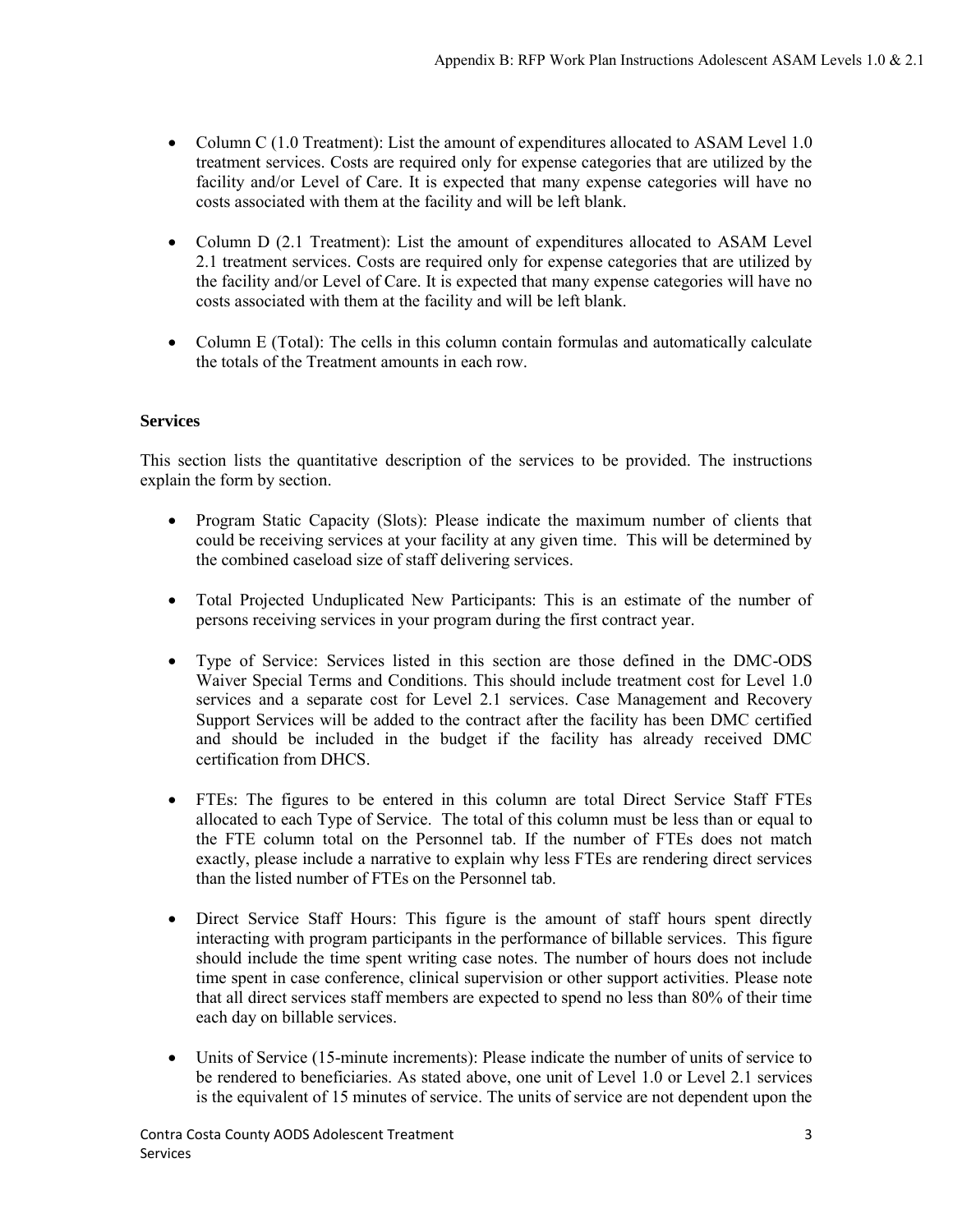number of staff involved or the number of beneficiaries in a group. Please see the examples below for further clarification:

- o A 90-minute group facilitated by one (1) SUD counselor and is attended by 12 beneficairies  $= 6$  units of service (90 minutes / 15 minutes)
- o A 90-minute group facilitated by one (1) SUD counselor and is attended by 4 beneficiaries = 6 units of service  $(90 \text{ minutes} / 15 \text{ minutes})$
- o A 90-minute group co-facilitated by two (2) SUD counselors and is attended by 12 beneficairies =  $6$  units of service (90 minutes / 15 minutes)
- o A 90-minute individual session conducted by one counselor with one beneficiary  $= 6$  units of service (90 minutes / 15 minutes)
- Payment Rate per Unit of Service: Enter the cost per unit based upon factoring in all costs associated with the treatment services. This should be calculated by utilizing the following formula:

## **(Total Level of Care Personnel Cost + Total Level of Care Services & Supplies Cost) Total Level of Care Units of Service**

### ADDITIONAL INSTRUCTIONS

The cost per unit of an individual session and a group session should be identical for the same Level of Care. This is due to the fact that costs are determined based on time rather on the number of FTEs utilized or the number of beneficiaries who receive the services.

If, relative to the total budget, Administrative and Support Staff costs (also known as indirect costs) are above 10% of the entire budget, please attach a justification for these expenses along with a letter from the Department of Health & Human Services approving the additional indirect costs.

If Indirect Costs are charged, please attach a copy of your agency's cost allocation plan and a clear description of how charges specific to this budget were calculated. Indirect costs must be apportioned by a methodology that conforms to the standards set by OMB Uniform Guidance.

Please round all costs to the nearest dollar. The county may revise your budget numbers slightly to correct for rounding errors. Any adjustments made to budget figures or service levels will not exceed in the aggregate the cost of one unit of service.

#### **Service Definitions**

The following definitions of services provided in ASAM Level 1.0 Outpatient and ASAM Level 2.1 Intensive Outpatient Treatment as described in the DMC-ODS Intergovernmental Agreement.

**Outpatient Services** (ASAM Level 1.0) consist of less than six hours per week of medically necessary services for adolescents. Group size is limited to no less that two (2) and no more than twelve (12) beneficiaries. Outpatient services shall include: assessment, treatment planning, individual and group counseling, family therapy, patient education, medication services, collateral services, crisis intervention services, and discharge planning and coordination. Services may be